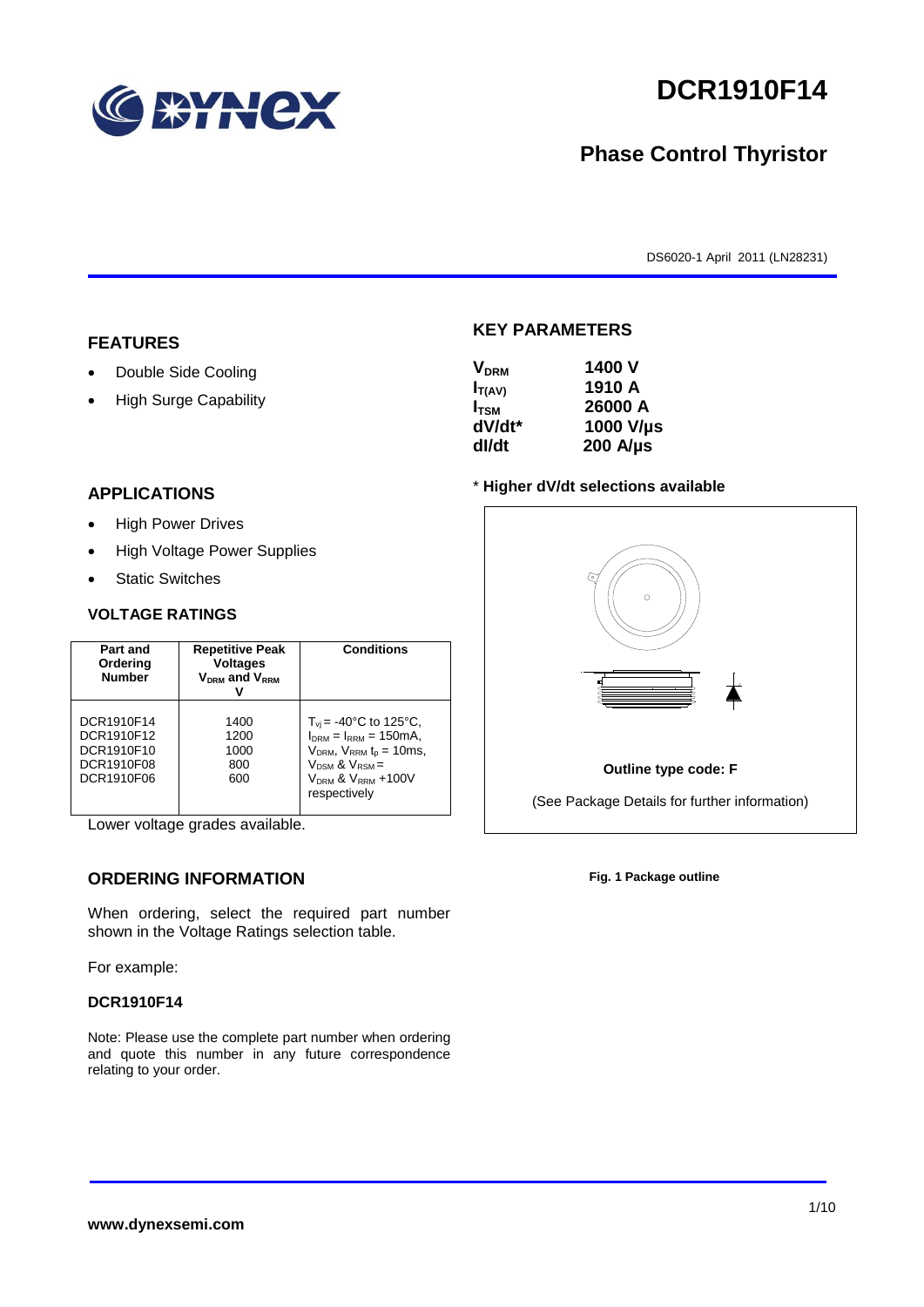

### **CURRENT RATINGS**

**Tcase = 60°C unless stated otherwise**

| Symbol             | <b>Parameter</b>                     | <b>Test Conditions</b>   |      | <b>Units</b> |  |
|--------------------|--------------------------------------|--------------------------|------|--------------|--|
| Double Side Cooled |                                      |                          |      |              |  |
| $I_{T(AV)}$        | Mean on-state current                | Half wave resistive load | 1910 | Α            |  |
| $I_{T(RMS)}$       | <b>RMS</b> value                     | $\overline{\phantom{0}}$ | 3000 | Α            |  |
| Iт                 | Continuous (direct) on-state current | $\overline{\phantom{0}}$ | 2700 | Α            |  |

#### **SURGE RATINGS**

| Symbol       | <b>Parameter</b>                        | <b>Test Conditions</b>                           | Max. | <b>Units</b>      |
|--------------|-----------------------------------------|--------------------------------------------------|------|-------------------|
| <b>I</b> TSM | Surge (non-repetitive) on-state current | 10ms half sine, $T_{\text{case}} = 125^{\circ}C$ | 26.0 | kA                |
| $l^2t$       | I <sup>2</sup> t for fusing             | $V_R = 0$                                        | 3.38 | MA <sup>2</sup> S |

### **THERMAL AND MECHANICAL RATINGS**

| Symbol           | <b>Parameter</b>                      | <b>Test Conditions</b>                      |    | Min.  | Max.  | <b>Units</b> |
|------------------|---------------------------------------|---------------------------------------------|----|-------|-------|--------------|
| $R_{th(j-c)}$    | Thermal resistance – junction to case | Double side cooled                          | DC |       | 0.02  | °C/W         |
| $R_{th(c-h)}$    | Thermal resistance – case to heatsink | Double side cooled                          | DC |       | 0.005 | °C/W         |
| $T_{\nu j}$      | Virtual junction temperature          | Blocking V <sub>DRM</sub> / <sub>VRRM</sub> |    |       | 125   | °C           |
| $T_{\text{stg}}$ | Storage temperature range             |                                             |    | $-40$ | 140   | °C           |
| $F_m$            | Clamping force                        |                                             |    | 18    | 26    | kN           |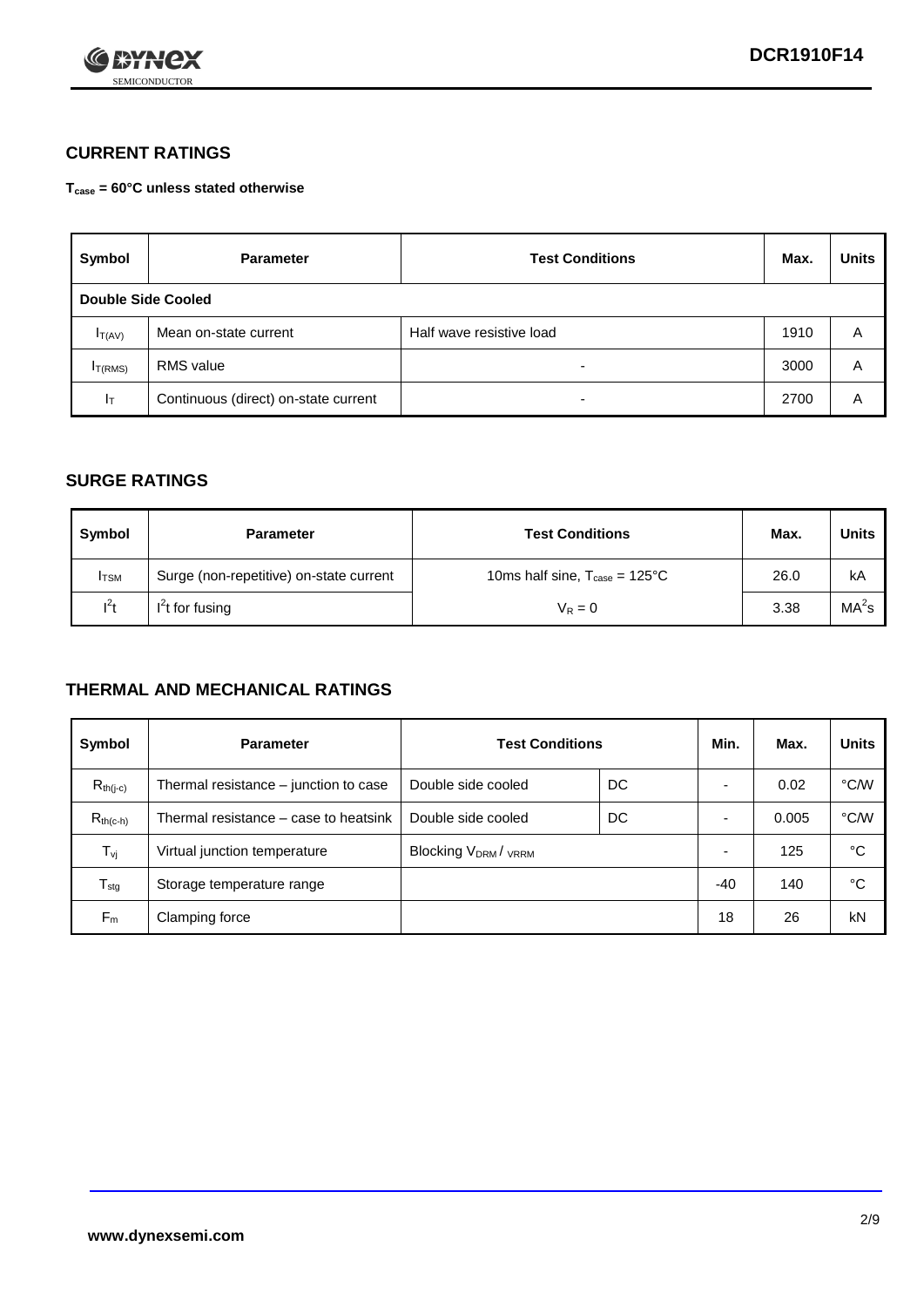

## **DYNAMIC CHARACTERISTICS**

| Symbol            | <b>Parameter</b>                              | <b>Test Conditions</b>                                                |                 | Min.                     | Max.                     | <b>Units</b> |
|-------------------|-----------------------------------------------|-----------------------------------------------------------------------|-----------------|--------------------------|--------------------------|--------------|
| <b>IRRM</b> /IDRM | Peak reverse and off-state current            | At $V_{RRM}/V_{DRM}$ , $T_{case} = 125$ °C                            |                 | $\blacksquare$           | 150                      | mA           |
| dV/dt             | Max. linear rate of rise of off-state voltage | To 67% $V_{DRM}$ , T <sub>i</sub> = 125°C, gate open                  |                 | 1000                     | $\overline{\phantom{a}}$ | $V/\mu s$    |
| dl/dt             | Rate of rise of on-state current              | From 67% V <sub>DRM</sub> to 2000A                                    | Repetitive 50Hz | $\overline{\phantom{0}}$ | 200                      | $A/\mu s$    |
|                   |                                               | Gate source 30V, 10 $\Omega$ ,                                        | Non-repetitive  | $\overline{\phantom{a}}$ | 1000                     | $A/\mu s$    |
|                   |                                               | $t_r$ < 0.5µs, T <sub>i</sub> = 125°C                                 |                 |                          |                          |              |
| $V_T$             | On-state voltage                              | $I_T = 1500A$ , $T_{case} = 125^{\circ}C$                             |                 |                          | 1.10                     | V            |
| $V_{T(TO)}$       | Threshold voltage                             | $T_{\text{case}} = 125^{\circ}C$                                      |                 | $\blacksquare$           | 0.86                     | $\vee$       |
| $r_{\text{T}}$    | On-state slope resistance                     | $T_{\text{case}} = 125^{\circ}C$                                      |                 | $\overline{a}$           | 0.16                     | $m\Omega$    |
| $t_{\rm gd}$      | Delay time                                    | $V_D = 67\%$ V <sub>DRM</sub> , gate source 30V, 10 $\Omega$          |                 | -                        | 3.0                      | μs           |
|                   |                                               | $t_r = 0.5 \mu s$ , $T_i = 25^{\circ}C$                               |                 |                          |                          |              |
| $t_{q}$           | Turn-off time                                 | $T_i$ = 125°C, $V_R$ = 100V, dl/dt = 10A/µs,                          |                 | $\overline{\phantom{a}}$ | 200                      | μs           |
|                   |                                               | $dV_{DR}/dt = 20V/\mu s$ linear to 67% $V_{DRM}$                      |                 |                          |                          |              |
| $Q_{\rm S}$       | Stored charge                                 | $I_T = 2000A$ , tp = 1000us, $T_i = 125$ °C,<br>$dl/dt = 10A/\mu s$ , |                 |                          | 2000                     | μC           |
| $I_{RR}$          | Reverse recovery current                      |                                                                       |                 |                          | 140                      | A            |
| IL.               | Latching current                              | $T_i = 25^{\circ}C,$                                                  |                 | $\overline{\phantom{a}}$ | $\mathbf{1}$             | Α            |
| Iн                | Holding current                               | $T_i = 25^{\circ}C,$                                                  |                 |                          | 200                      | mA           |

### **GATE TRIGGER CHARACTERISTICS AND RATINGS**

| Symbol          | <b>Parameter</b>         | <b>Test Conditions</b>                    | Max. | <b>Units</b> |
|-----------------|--------------------------|-------------------------------------------|------|--------------|
| V <sub>GT</sub> | Gate trigger voltage     | $V_{DRM}$ = 5V, $T_{case}$ = 25°C         | 3    |              |
| $V_{GD}$        | Gate non-trigger voltage | At 40% $V_{DRM}$ , $T_{case}$ = 125°C     | TBD  |              |
| Iст             | Gate trigger current     | $V_{DRM} = 5V$ , $T_{case} = 25^{\circ}C$ | 300  | mA           |
| <b>I</b> GD     | Gate non-trigger current | At 40% $V_{DRM}$ , $T_{case}$ = 125°C     | TBD  | mA           |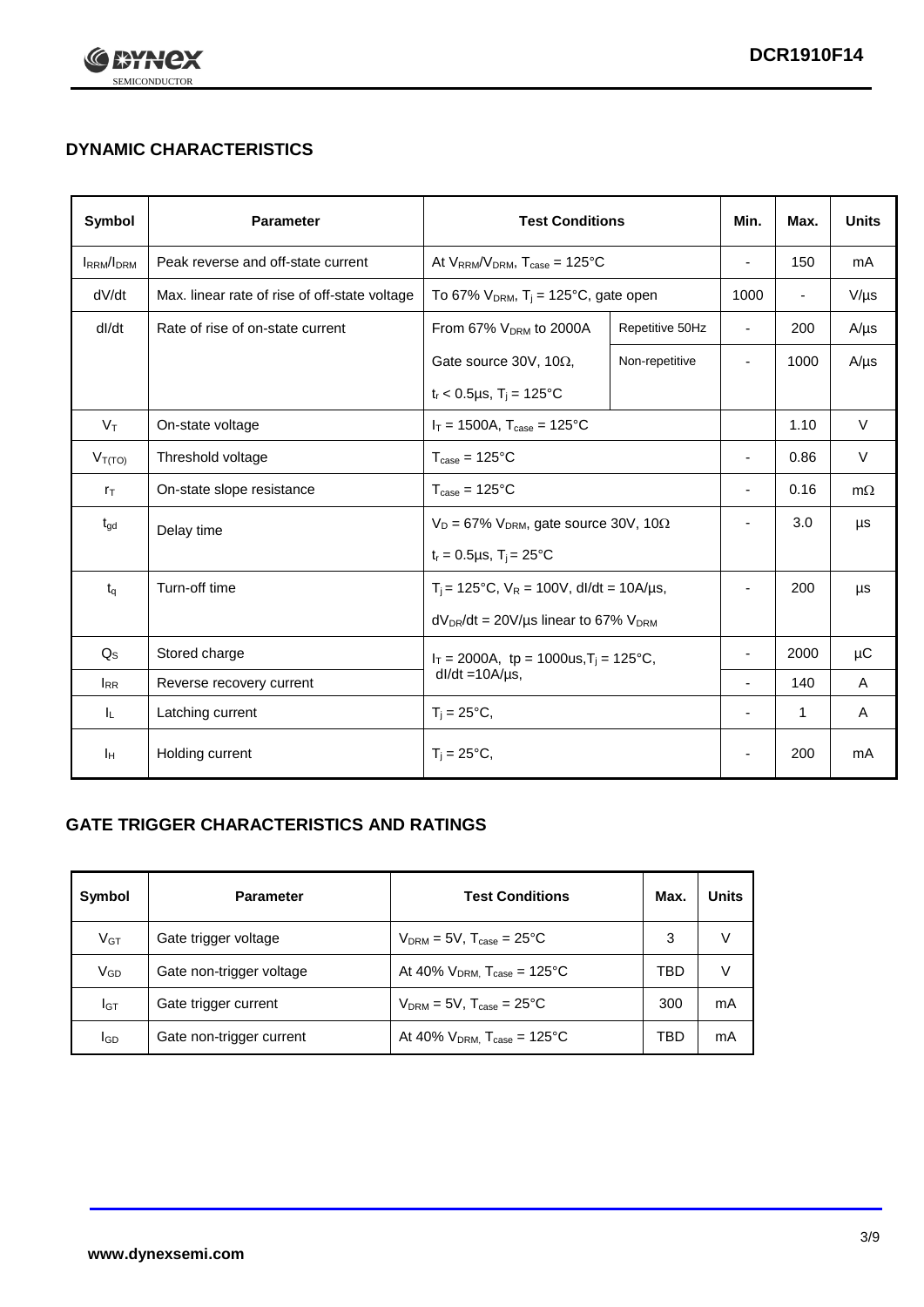

### **CURVES**



**Fig.2 Maximum &minimum on-state characteristics**



**Fig.3 Maximum (limit) transient thermal impedance – junction to case (°C/W)**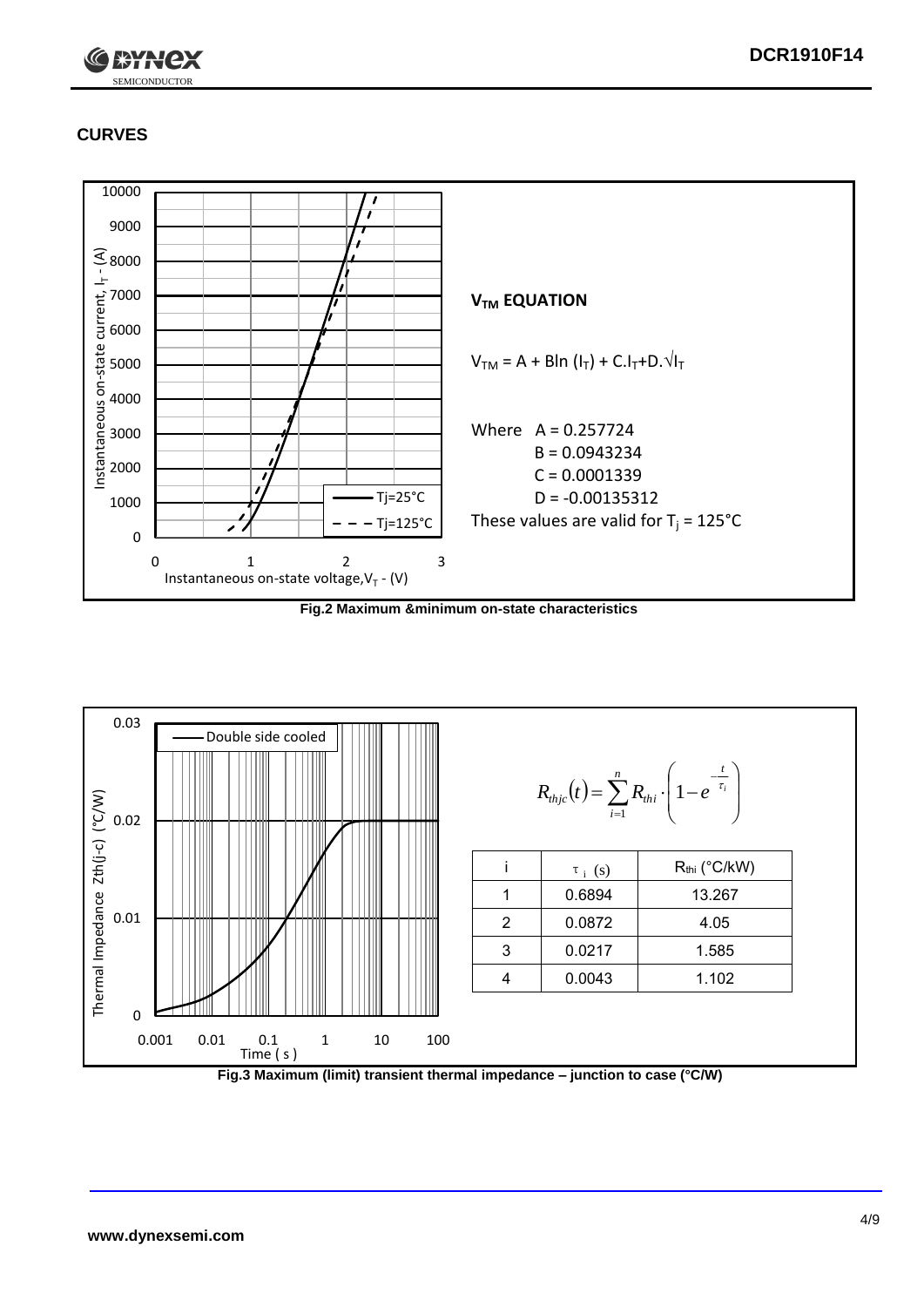



**double side cooled – rectangular wave**

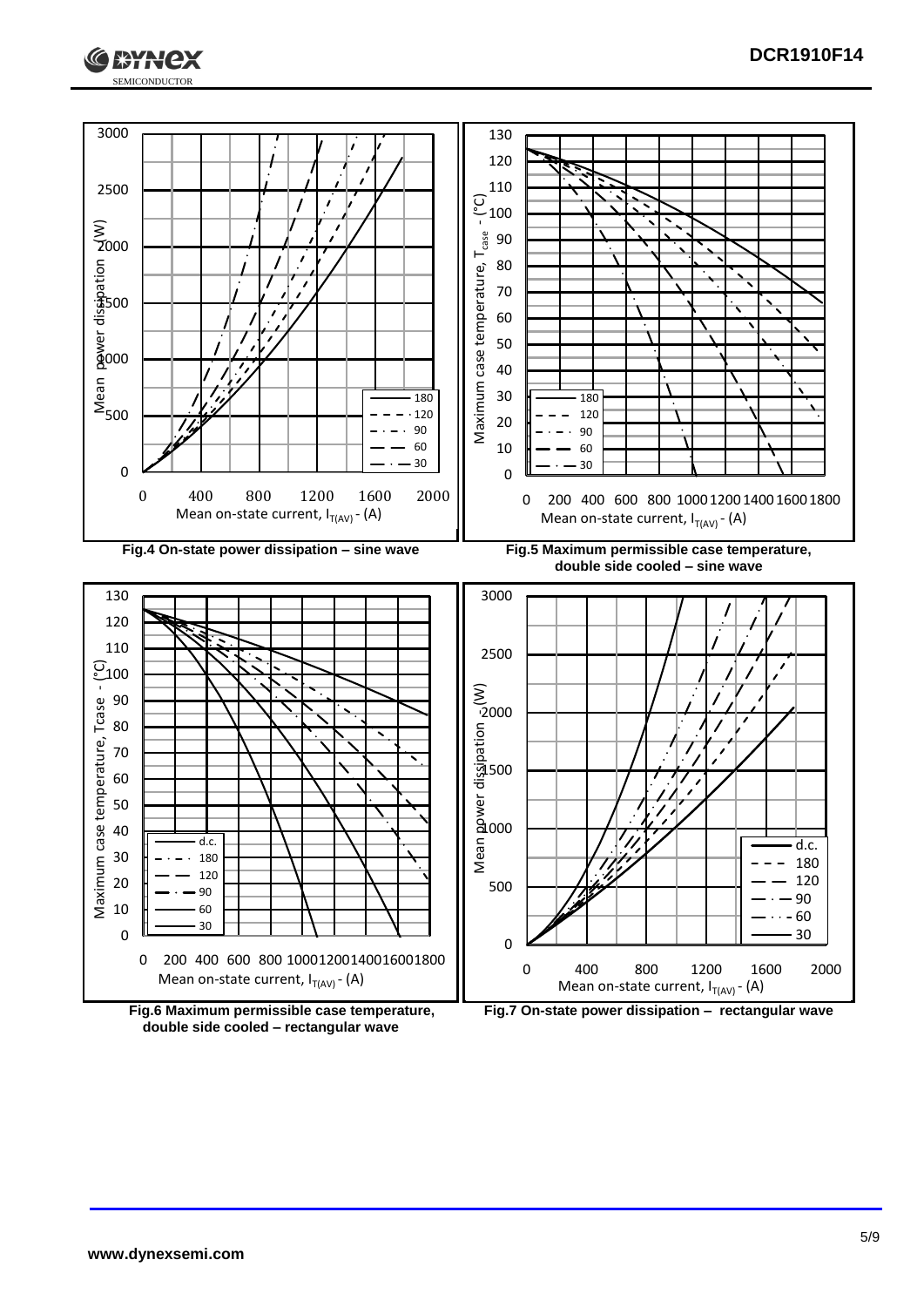



SEMICONDUCTOR

{ex

**XXY**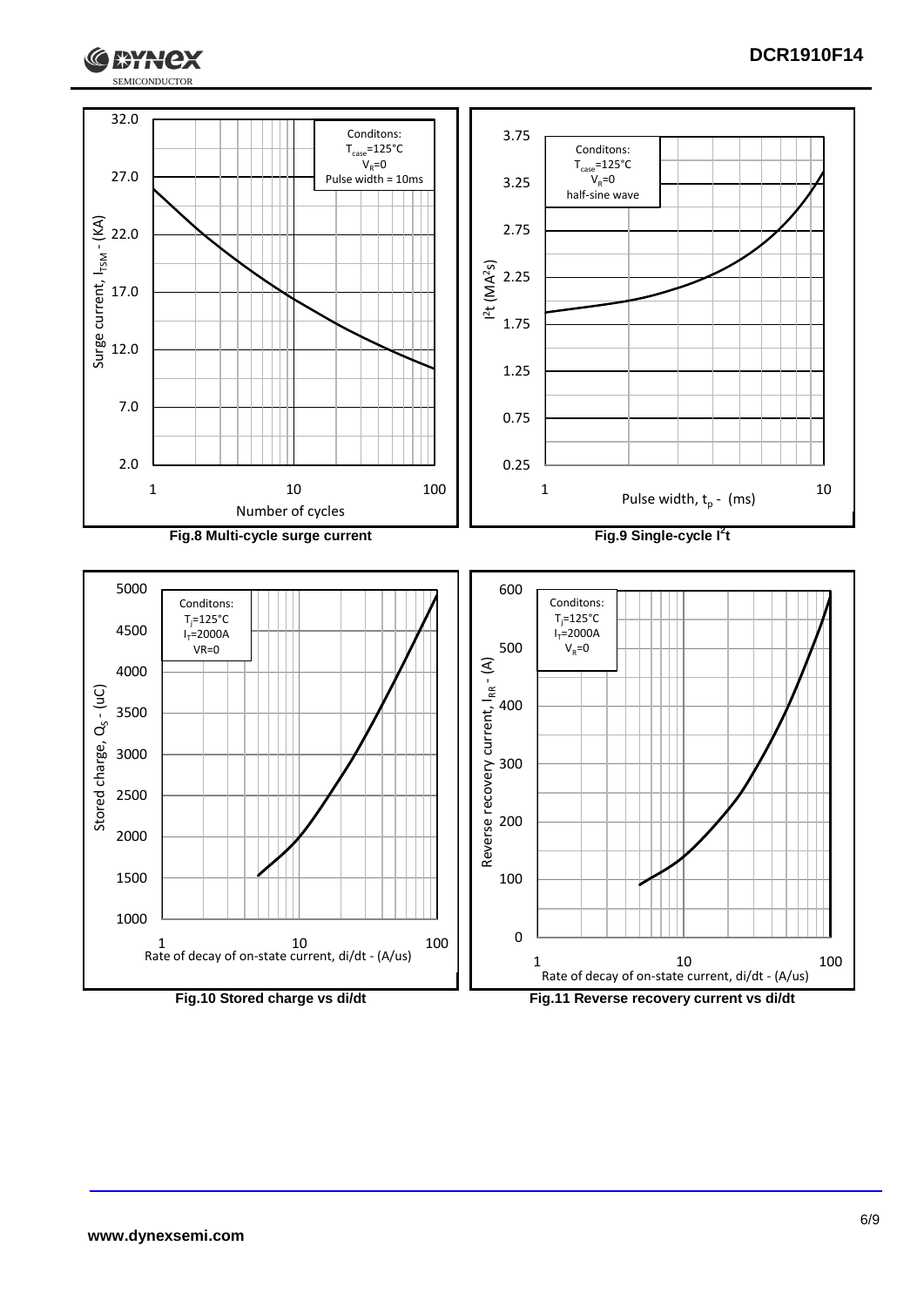

**Fig.12 Gate characteristics**



#### **Fig.13 Gate characteristics**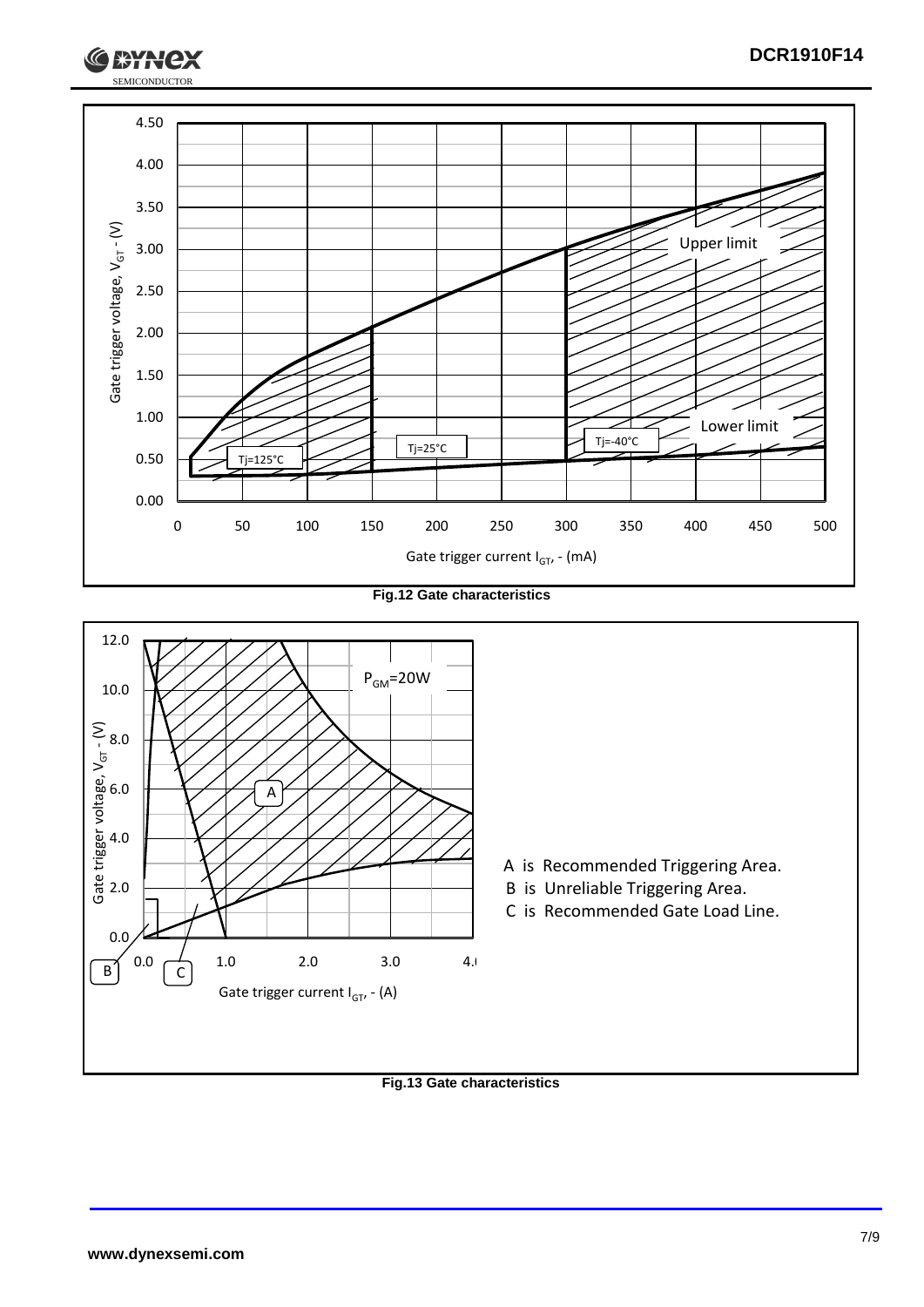

### **PACKAGE DETAILS**

For further package information, please contact Customer Services. All dimensions in mm, unless stated otherwise. DO NOT SCALE.



**Fig.14 Package outline**